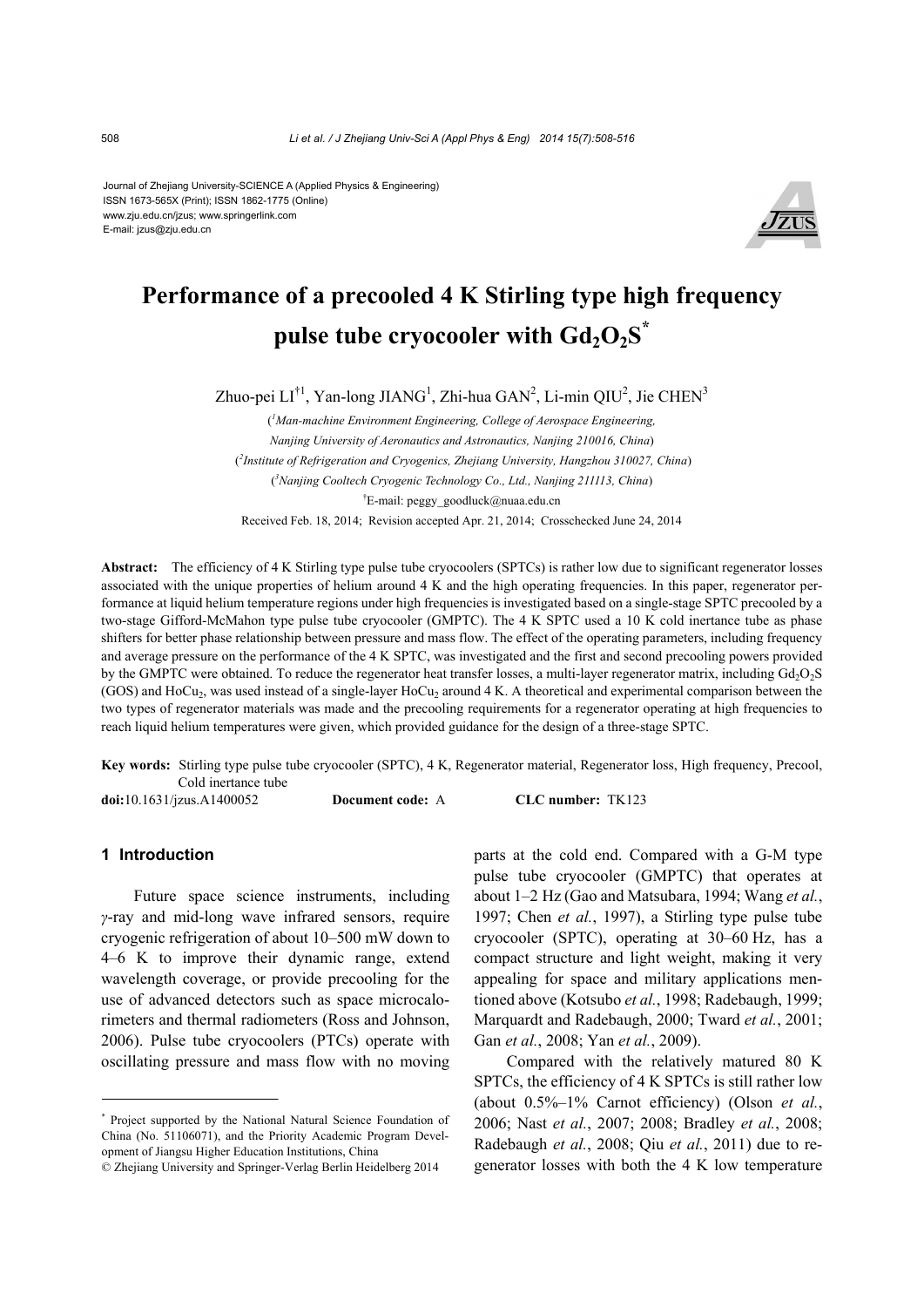region (van Sciver, 1986) and high operating frequencies (Tanaeva *et al.*, 2006). At temperatures below about 15 K, the specific heat capacity of regenerator materials significantly decreases with the cube of the temperature, while the specific heat capacity of helium-4 (He-4) increases remarkably, which leads to large regenerator heat transfer loss. As a result, regenerator materials with large heat capacity, such as magnetic ceramic materials, should be used to improve heat transfer. In addition, the high operating frequency yields smaller thermal penetration depth of helium, which makes the heat transfer between the matrix and helium worse. SPTC usually adopts a three- or even a four-stage regenerator structure to precool the final stage regenerator to reach the 4 K temperature region (Olson *et al.*, 2006; Nast *et al.*, 2007; 2008; Qiu *et al.*, 2011). The number of the regenerator stages is influenced by both the performance of the final stage regenerator and the precooling capacity of the previous stage regenerators working at warmer temperature regions (typically above 80 K). There exists complicated interference between different stages of the regenerators. To get a better understanding of 4 K regenerator characteristics at high frequencies and determine the relationship between the different stages of regenerators, a singlestage SPTC precooled by a two-stage GMPTC was developed and manufactured (Li *et al.*, 2008; Qiu *et al.*, 2008). The SPTC and the GMPTC are thermally coupled by two thermal bridges. By using this method, we can focus on the final 4 K stage regenerator performance. The first and second precooling temperatures provided by the two-stage GMPTC can be varied in a wide range to see their effect on the 4 K stage regenerator. Furthermore, the first and second precooling powers can be obtained by calculating the thermal bridges according to the temperature differences. These are important parameters to evaluate efficiency of the whole system, which offers useful guidance for the design of a three-stage 4 K SPTC. Previously we verified the possibility of reaching the 4 K temperature region at high frequency (about 30 Hz) with He-4 as the working fluid (Gan *et al.*, 2009). In this paper, a multi-layer regenerator matrix including  $Gd_2O_2S$  (GOS) and  $HoCu_2$  was used instead of a single-layer  $HoCu<sub>2</sub>$  around 4 K to investigate the effect of regenerator materials on the performance of a 4 K regenerator at high frequencies. A comparison between two types of regenerator materials of GOS and  $HoCu<sub>2</sub>$  was made, including the influence of average pressure and frequency on 4 K regenerator losses at high frequencies.

### **2 Calculated results of regenerator materials**

#### **2.1 Regenerator materials at 4 K**

For effective heat transfer, the volumetric specific heat capacity of the regenerator matrix should be much larger than that of the working fluid helium. Fig. 1 shows the volumetric specific heat capacity of the regenerator matrix typically used below 20 K (Numazawa *et al.*, 2004) as well as that of helium at different average pressures. The specific heat capacity of the regenerator materials is rather small around 4 K while the specific heat capacity of helium increases as the temperature decreases. The maximum specific heat capacity of the ceramic magnetic regenerator material GOS has a peak value of about 1.2  $J/(K \cdot cm^3)$ at 5.5 K with a sharp shape, while  $HoCu<sub>2</sub>$  has a



**Fig. 1 Volumetric specific heat capacity of regenerator materials (a) and He-4 (b) below 20 K**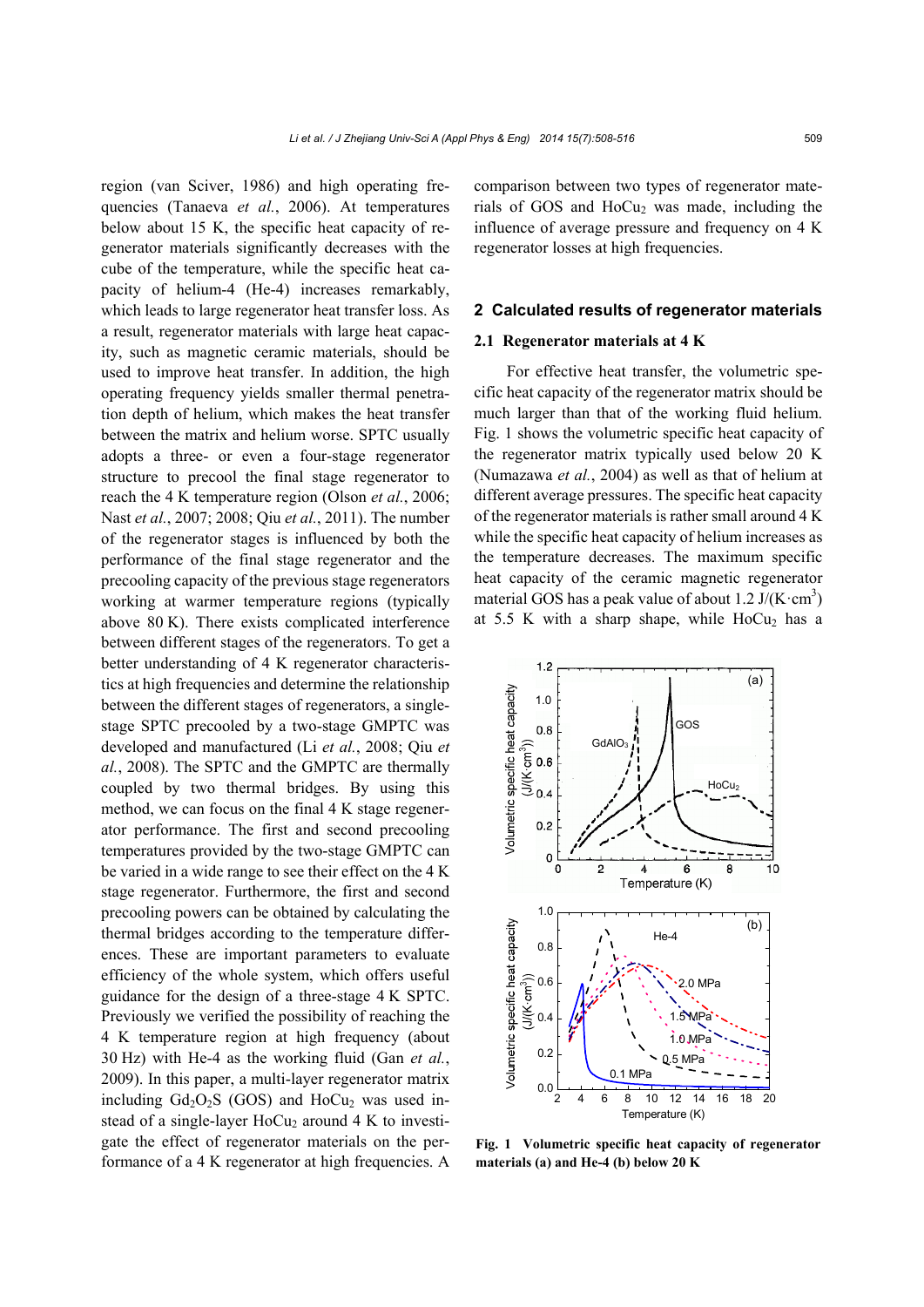relatively small volumetric specific heat capacity of about 0.25–0.4 J/ $(K \cdot cm^3)$  with a smooth shape from 4 K to 20 K. As a result, a multi-layer regenerator matrix including GOS might improve the regenerator performance around 4 K.

# **2.2 Calculated performance of 4 K regenerator materials**

SPTC usually uses three or even four stages of regenerators to decrease regenerator losses to reach 4 K. The performance of the final stage is vital for the overall efficiency of a 4 K SPTC and is calculated based on a well-known regenerator software REGEN 3.3 (Gary and O'Gallagher, 2006). Figs. 2a and 2b compare the relative regenerator losses working at 4–10 K with single-layer and multi-layer regenerator materials. The pressure ratio  $(r_P = P_{\text{max}}/P_{\text{min}})$  at the cold end is fixed at 1.2 and the average pressure  $(P_0)$  is 1.0 MPa. The cold end temperature  $(T_c)$  and the hot end temperature  $(T_h)$  of the final stage regenerator are 4 K and 10 K, respectively. A ratio of regenerator heat



**Fig. 2 Effect of single-layer (a) and multi-layer (b) regenerator materials on 4 K regenerator losses**   $r_{\rm P}$ =1.2;  $P_0$ =1.0 MPa;  $T_c$ =4 K;  $T_h$ =10 K; cryocooler working frequency is *f*=30 Hz

transfer loss to the gross cooling power ( $Q_{\text{reg}}/Q_{\text{gross}}$ ) is used to evaluate the efficiency of the regenerator. For single-layer regenerator materials,  $HoCu<sub>2</sub>$  yields the smallest regenerator loss of about 63%. By using multi-layer regenerator materials, the performance of 4 K regenerator is improved and the regenerator loss is reduced to about 48% with combination of GOS and HoCu<sub>2</sub>.

A more detailed comparison between the two types of regenerator materials mentioned above is given in Fig. 3. We can see that both the cooling capacity at the cold end and the coefficient of performance (COP) of the SPTC are significantly improved by using GOS. Moreover, the cooling capacity of the case with GOS is increased to about twice that of the case without GOS. The optimum regenerator length for GOS is larger than that with only  $HoCu<sub>2</sub>$ .



**Fig. 3 Comparison of cooling capacity (a) and COP (b)**  between regenerator materials of HoCu<sub>2</sub> and GOS+ HoCu<sub>2</sub>

*f*=30 Hz;  $P_0$ =1.0 MPa;  $r_P$ =1.2

#### **3 Experimental setup**

The schematic of the 4 K SPTC precooled by a two-stage GMPTC is shown in Fig. 4. The GMPTC is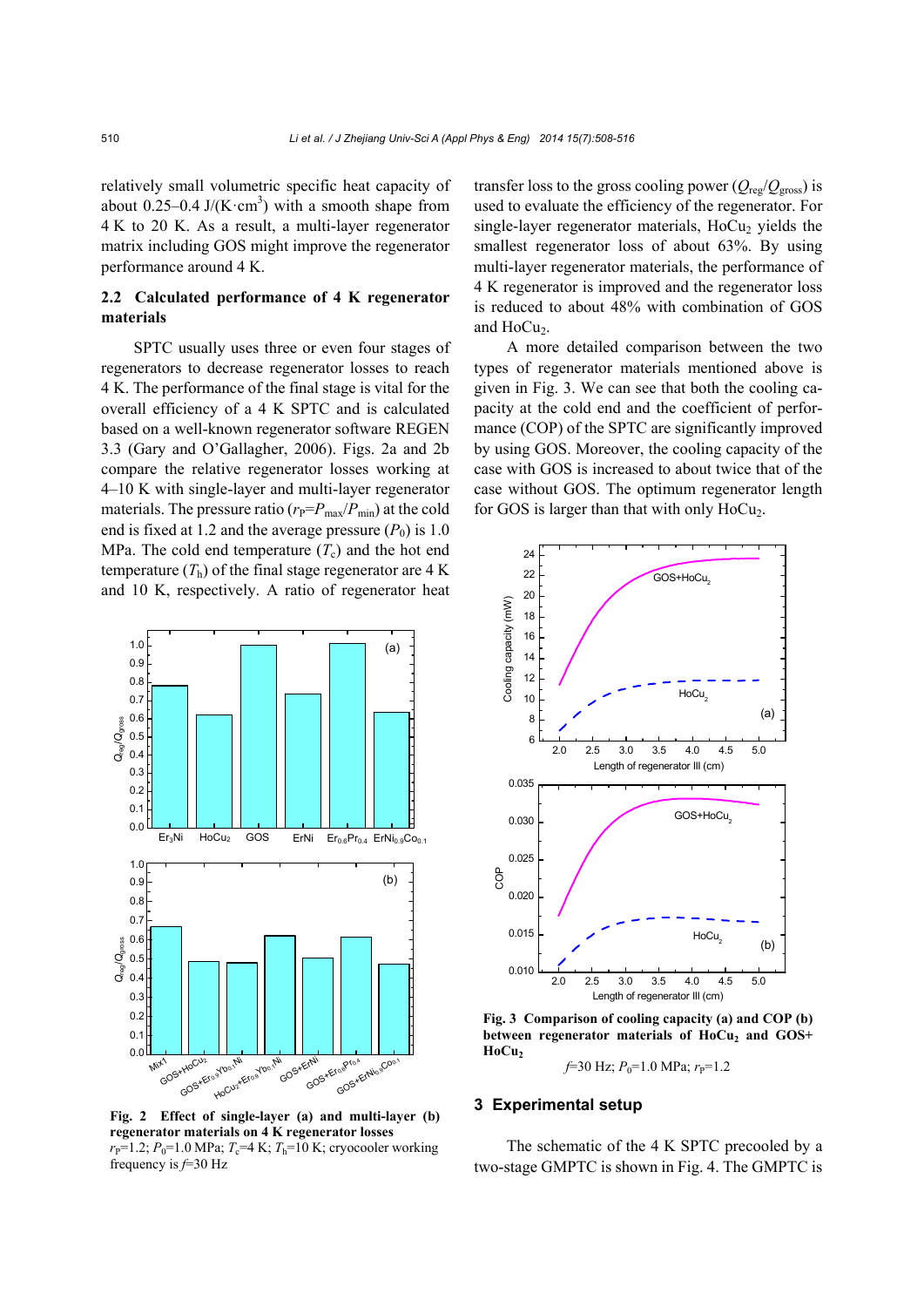driven by a helium compressor with an input power of 7.5 kW and the SPTC is driven by a linear compressor with a maximum input power of 280 W. The operating frequency of the linear compressor can be varied from 25 Hz to 70 Hz. The regenerator of the SPTC consists of three sections (I, II, and III) according to the designed temperature ranges as shown in Fig. 4. The 4 K SPTC works in the cold inertance tube mode (Olson, 2005). Cold inertance tube and reservoir were designed as the phase shifter of the SPTC for better phase relationship between the pressure and mass flow, which are placed at the second stage thermal bridge at about 10 K (Gan *et al.*, 2009). Two thermal bridges located at the first stage cold end and the second stage cold end of the GMPTC, respectively, are adopted to provide the required precooling for the SPTC at the joint positions of the regenerator sections. The arrangement of thermometers is also shown in Fig. 4. The temperature at the cold end of the SPTC (T4) is measured by a calibrated Cernox thermometer (accuracy of 0.014 K below 10 K), and five calibrated Rh-Fe resistance thermometers (accuracy of 0.1 K) are used to measure temperatures at T1–T3 and T5–T6. Two electrical heaters are mounted at the first stage and the second stage cold ends of the GMPTC, respectively, to adjust the precooling temperatures. The precooling power provided by the two-stage GMPTC was measured by calibrating the thermal bridges according to the temperature differences at the two ends of the thermal bridges previously. Fig. 5 gives the calibration results of the second thermal bridge. The measured thermal resistances of the second and first thermal bridges are 0.601 K/W and 3.498 K/W at about 10 K and 50 K, respectively. The static and dynamic pressures at the inlet of the regenerator of the SPTC (P1) are also measured. He-4 is used as the working fluid. The main parameters of the 4 K SPTC are listed in Table 1.



**Fig. 4 Schematic of a single-stage SPTC with precooling** P1: static and dynamic pressure at the warm end of the SPTC; T1: first precooling temperature; T2: second precooling temperature; T3: temperature of cold inertance tube; T4: refrigeration temperature at cold end of the SPTC; T5: first cold end temperature of the GMPTC; T6: second cold end temperature of the GMPTC



**Fig. 5 Calibration of the second thermal bridge** 

| Regenerator    | $T_c$ (K) | $T_{\rm h}$ (K) | $D$ (mm) | $L$ (mm) | Regenerator matrix                           | Porosity       |
|----------------|-----------|-----------------|----------|----------|----------------------------------------------|----------------|
|                | T1        | 300             | 15.4     | 30       | $\#400$ stainless steel screen               | 0.686          |
| П              | 10        | T1              | 15.4     | 30       | #400 stainless steel screen,<br>lead spheres | 0.686<br>0.380 |
| Ш              | 4         | 10              | 12.4     | 30       | $HoCu2/(GOS+HoCu2)$                          | 0.380          |
| Pulse tube     | 4         | 10              | 4.8      | 30       |                                              |                |
| Inertance tube |           | 10              | 1.0      | 360      |                                              |                |

**Table 1 Main parameters used in the calculation for the 4 K regenerator** 

*D*: regenerator diameter; *L*: regenerator length; *f*=30 Hz; *P*<sub>0</sub>=1.0 MPa; *r*<sub>P</sub>=1.2; volume of the reservoir is 250 cm<sup>3</sup>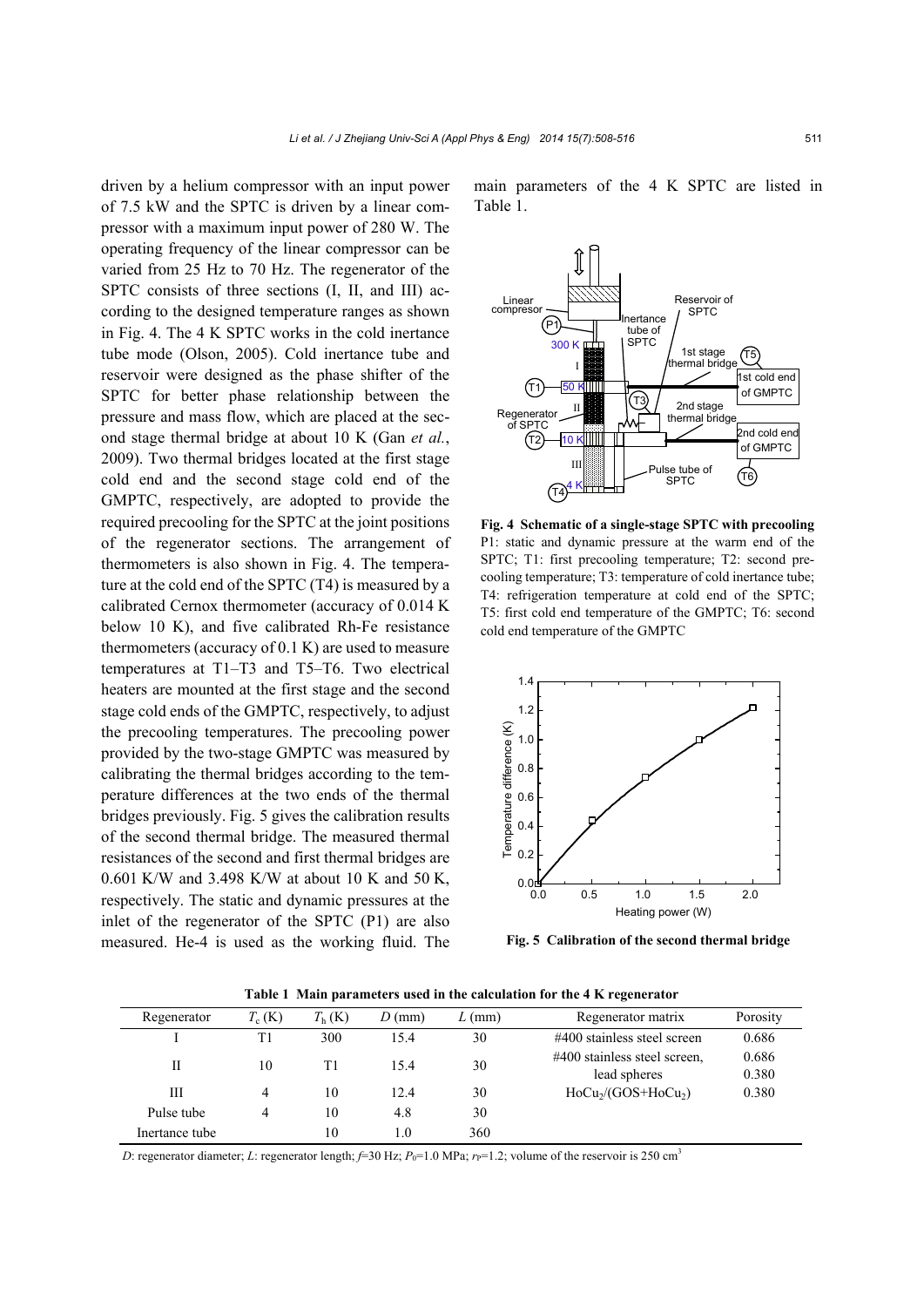Fig. 6 shows the photos of the regenerator material particles of  $HoCu<sub>2</sub>$  and  $GOS$  under a microscope used in the experiment. The diameter of the  $HoCu<sub>2</sub>$ particles lies in the range of about 0.14–0.18 mm, while the diameter of the GOS particles is about 0.10–0.11 mm. Fig. 7 shows the composition of the single-layer and multi-layer regenerator matrices compared in the calculation and experiment. For simplicity, the two cases are referred to as CASE 1 and CASE 2. The proportion of GOS and  $HoCu<sub>2</sub>$  in CASE 2 is arranged according to the calculated temperature distribution along regenerator III operating at 4–10 K (Fig. 8). The GOS particles are filled in the regenerator where the temperature is below 5.5 K with a filling length of about 20 cm in regenerator III as shown in Fig.8.



Fig. 6 Photos of HoCu<sub>2</sub> particles (a) and GOS particles **(b) under a microscope used in the experiment** 



**Fig. 7 Regenerator materials of regenerator III for CASE 1 (a) and CASE 2 (b)**



**Fig. 8 Calculated temperature distribution along regenerator III**

### **4 Experimental results and discussion**

## **4.1 Influence of regenerator materials on the performance of the linear compressor**

The performance of the linear compressor driving the 4 K SPTC was affected by the regenerator materials due to the change of the cryocooler impedance. The input power  $(W_{input})$  of the linear compressor is fixed at 50 W. Figs. 9a and 9b give the



**Fig. 9 Effect of regenerator materials on performance of the output current of the linear compressor (a) and the pressure ratio (b) at the inlet of the SPTC**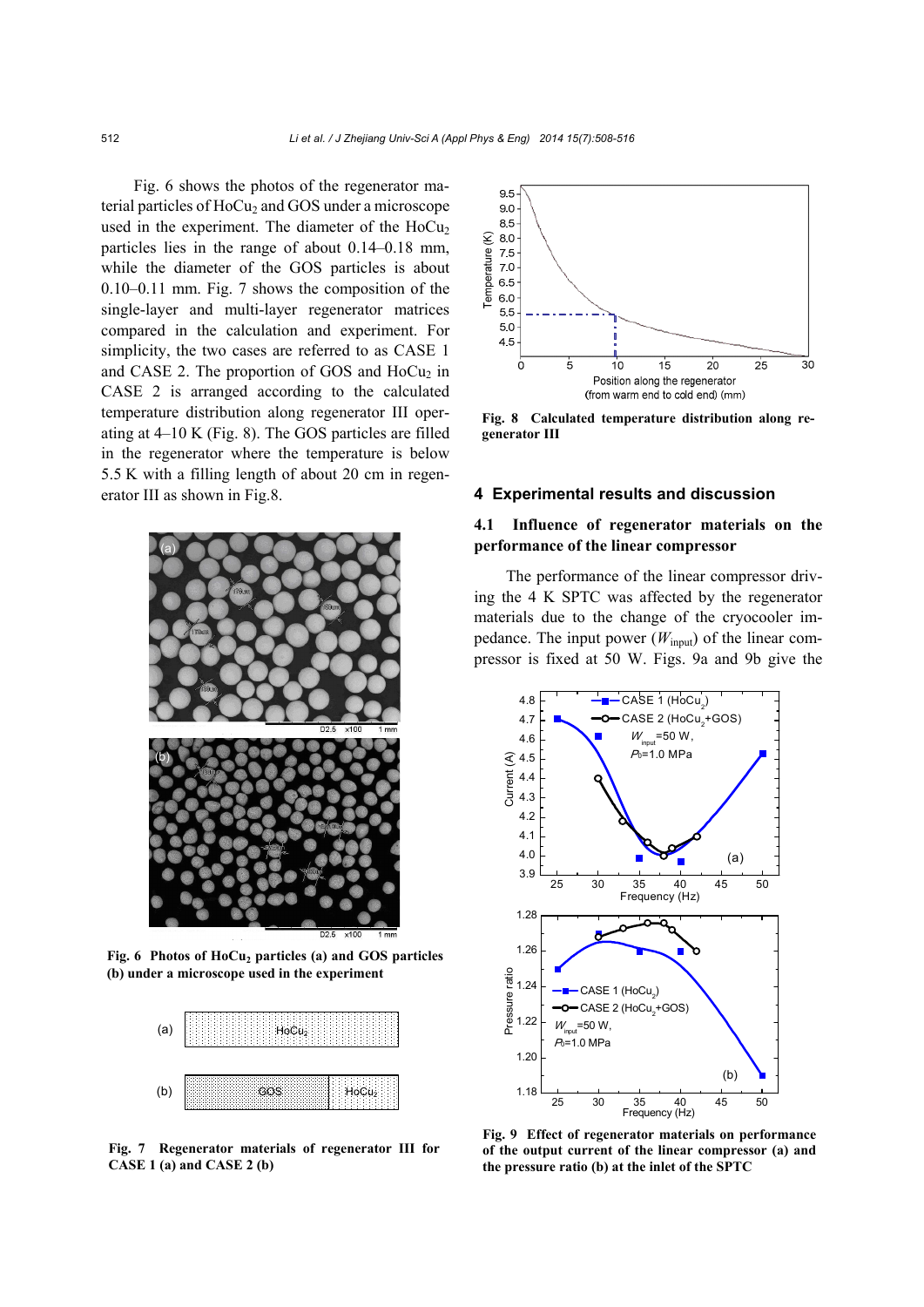influence of the operating frequency on the output current of the linear compressor and the pressure ratio  $(r_1)$  at the inlet of the SPTC. The optimum operating frequency for the two cases is 35 Hz, where the current is the smallest, leading to a minimum Joule heat loss. Furthermore, the pressure ratio for CASE 2 with GOS is larger than that of CASE 1 because of the increased regenerator impedance associated with the relatively small sphere diameter of GOS particles. In addition, the geometry of the GOS particles is also more evenly distributed.

## **4.2 Influence of the regenerator materials on the performance of 4 K SPTC**

The influences of the frequency on the refrigeration temperature of the SPTC with different average pressures for CASE 1 and CASE 2 are shown in Fig. 10. The precooling temperature (T2) was kept constant at 7.9 K. As can be seen from Fig. 9, the performance of the 4 K SPTC is improved as the average pressure decreases for both CASE 1 and CASE 2 due to the reduction of real gas losses at low pressures (Yoshimura *et al.*, 1999; Gan *et al.*, 2009). As the average pressure goes down from 1.0 MPa to 0.52 MPa, the optimum frequency is decreased from about 38 Hz to 33 Hz for the two cases.

Note that the refrigeration performance of the 4 K SPTC is more sensitive to frequency at lower average pressures. For CASE 1 the refrigeration temperature even exceeds the precooling temperature as the frequency increases to 40 Hz at 0.84 MPa and 0.52 MPa. The main reason may be that as the average pressure decreases, the specific heat capacity of He-4 increases significantly and the temperature with the maximum specific heat capacity decreases as shown in Fig. 1. The maximum specific heat capacity of He-4 reaches 0.9 J/(K·cm<sup>3</sup>) at 6 K when the average pressure is 0.5 MPa. The specific heat capacity ratio of the regenerator matrix to helium is seriously degraded leading to a severe regenerator heat transfer loss. As a result, a lower operating frequency is needed to decrease the regenerator losses.

The performance of the 4 K SPTC is not obviously improved with the use of GOS, especially at higher average pressures. The temperature along the regenerator is higher than that expected in the calculation. The reason may be that the pressure drop along the regenerator is increased with the filling of the

GOS particles with a smaller diameter. Therefore, the pressure ratio at the cold end for the case with GOS is smaller than 1.2 assumed in the calculation. The specific heat capacity of  $HoCu<sub>2</sub>$  is larger than that of GOS at temperature regions above 5.5 K.



**Fig. 10 Effect of the operating frequency on the refrigeration temperature for CASE 1 (a) and CASE 2 (b)**

The two-stage GMPTC plays the role of a two-stage SPTC when we design a 4 K three-stage SPTC. Thus, the first and second precooling power provided by the GMPTC is useful for evaluating the performance of regenerators working at warmer temperature stages. Fig. 11 provides the comparison of the effect of the operating frequency on the second precooling power (enthalpy difference between Regenerator II and Regenerator III) for CASE 1 and CASE 2.

For both of the two cases, the lower average pressure yields the smaller second precooling power. The optimum frequency also decreases with the average pressure, which is caused by the same reason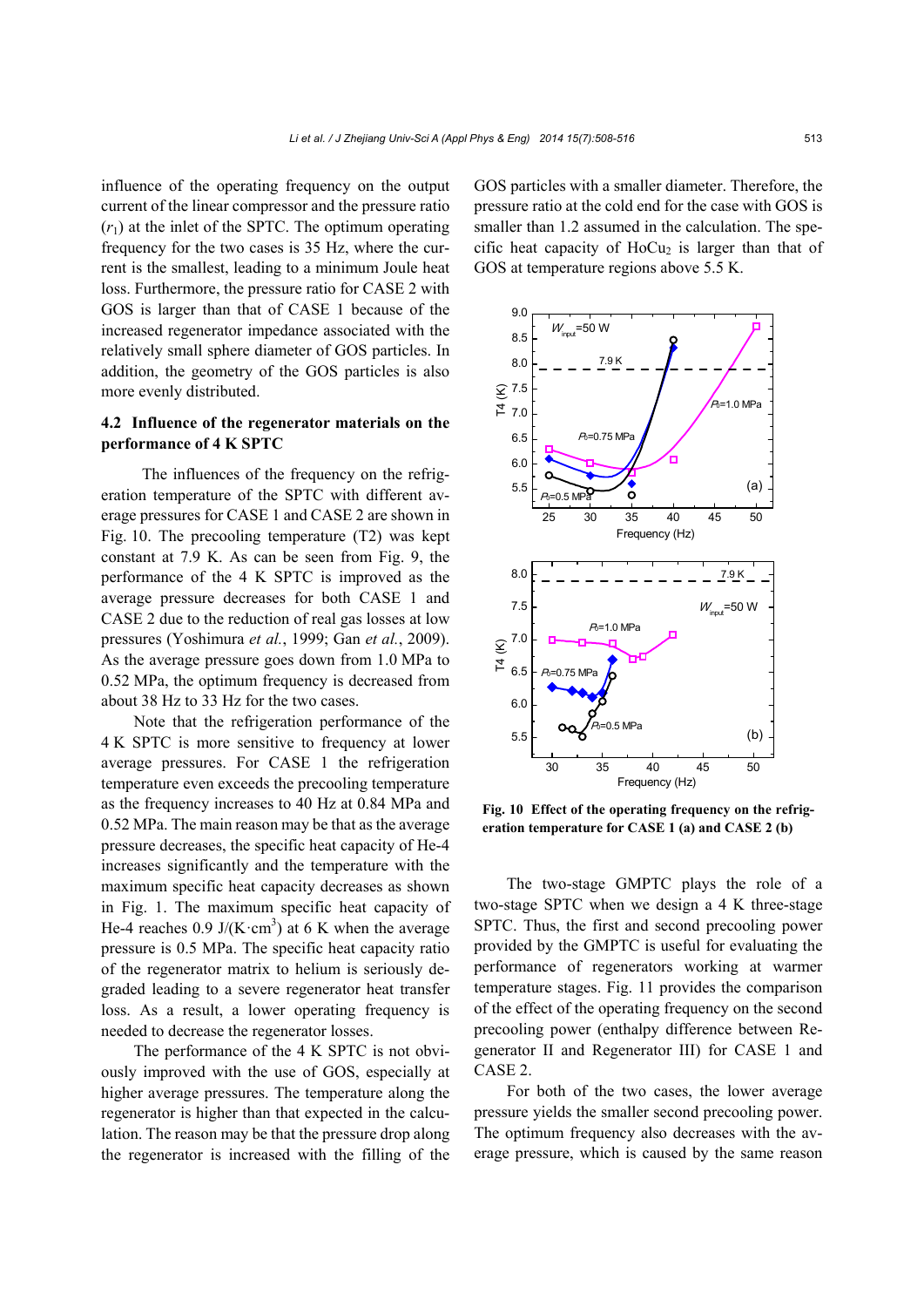mentioned above. The second precooling power for CASE 2 is larger than that of CASE 1 due to increased regenerator imperfect heat transfer loss of Regenerator III. The minimum second precooling power for CASE 1 and CASE 2 are 0.68 W and 0.35 W at 7.9 K, respectively, with an average pressure of 1.0 MPa.



**Fig. 11 Effect of the operating frequency on the second precooling power**

Fig. 12 gives the effect of the operating frequency on the first precooling temperature and the first precooling power under different average pressures for CASE 1 and CASE 2. In the experiment, no additional heat was added to the first thermal bridge. As a result, the first precooling temperature was only influenced by the performance of Regenerator II and Regenerator I. Note that both T1 and the first precooling power are almost independent of the frequency and average pressures.

It is also interesting that with the use of GOS, both the first precooling temperature and the first precooling power are remarkably reduced compared to CASE 1. For example, with an average pressure of 1.0 MPa the first precooling temperature for CASE 2 is about 6.3 K lower than that of CASE 1, and the precooling power is only half that of CASE 1. An explanation may be that the GOS sphere particles have a smaller diameter which leads to a smaller porosity in the Regenerator III. There will be less helium gas leaving in the void volume of the regenerator (equal to  $PV_{\text{re}}/(ZRT_{\text{m}})$ , where  $V_{\text{re}}$  is the void volume of regenerator,  $T<sub>m</sub>$  is the mean temperature of regenerator, *Z* is the compressibility factor accounting

for real gas effects, and *R* is the gas constant for helium gas). The porosity of Regenerator III has a larger influence with a lower mean temperature. As a result, it is more difficult to achieve an ideal phase shift provided by the cold inertance tube at the warm end of the pulse tube with the mass flow and the pressure being in phase in the middle of the regenerator (Radebaugh *et al.*, 2006). With this situation, the performances of Regenerator II and Regenerator I will be severely degraded for CASE 1.



**Fig. 12 Effect of the operating frequency on the first precooling temperature (a) and the first precooling power (b)**

#### **5 Conclusions**

A single-stage SPTC precooled by a two-stage GMPTC was developed to further understand the characteristics of 4 K regenerators at high frequency and the interference between different stages of the regenerator. A multi-layer regenerator matrix including GOS and  $HoCu<sub>2</sub>$  was used instead of a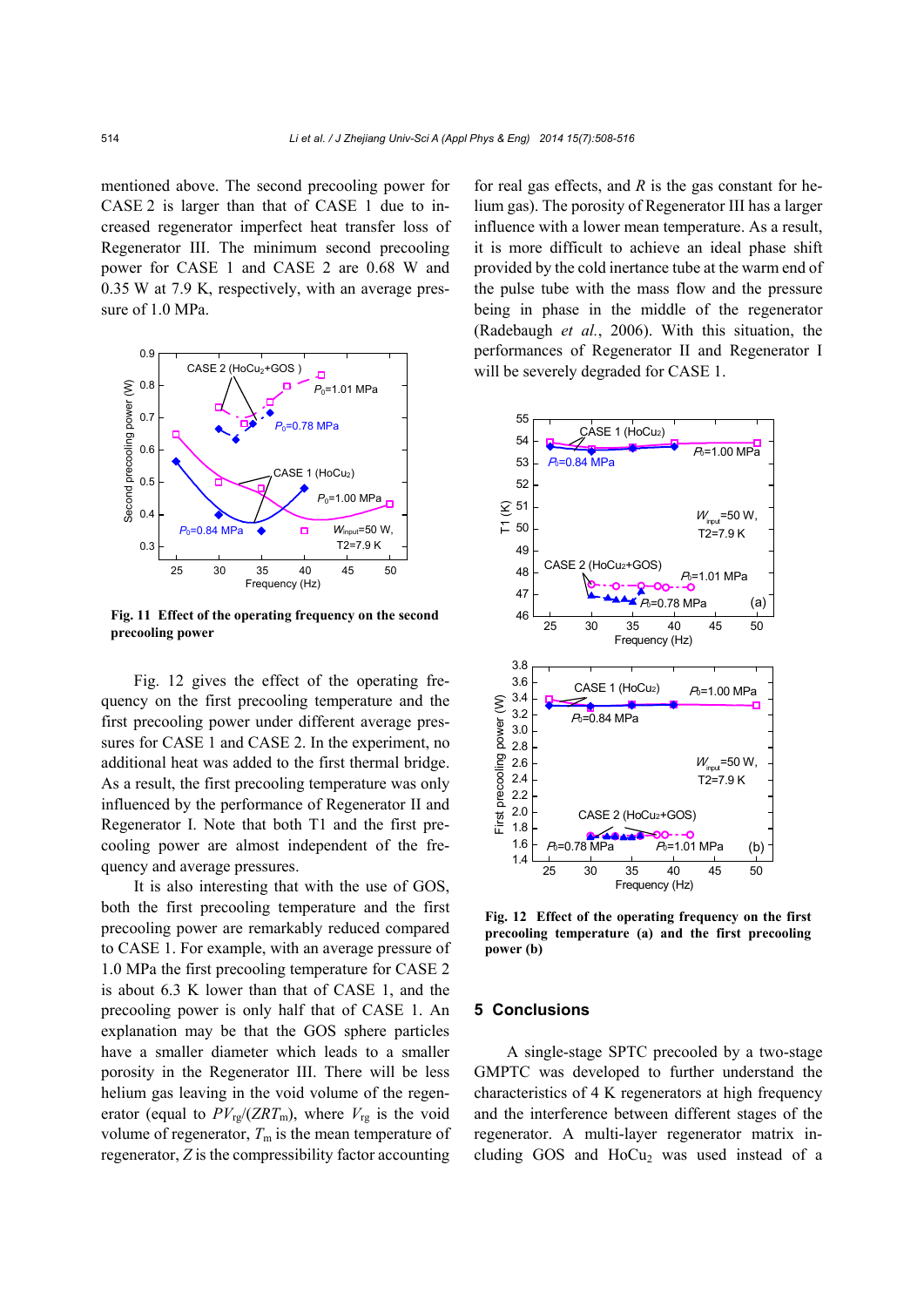single-layer  $HoCu<sub>2</sub>$  around 4 K to reduce regenerator losses. A no-load refrigeration temperature of 5.4 K was achieved with the precooling power of 0.416 W @7.9 K and 3.348 W@54.1 K at 0.52 MPa and 35 Hz with  $HoCu<sub>2</sub>$  as the regenerator material. Lower average pressure yields a lower refrigeration temperature and a second precooling power. However, the performance of the final stage regenerator is strongly sensitive to operating frequencies especially at low average pressures, due to the fact that the volumetric specific heat capacity of He-4 near 4 K significantly increases as the average pressure decreases. In contrast, the behavior of regenerators working at warmer stages is almost independent of frequencies and average pressures. Regenerator material porosity in the final stage has a significant effect on the first precooling power in that it severely influences the phase shift between the mass flow and pressure in the regenerator. The precooling power of the first stage is reduced remarkably in the case of the GOS filling.

#### **References**

- Bradley, P.E., Radebaugh, R., Garaway, I., *et al*., 2008. Progress in the development and performance of a high frequency 4 K Stirling-type pulse tube cryocooler. 16th International Cryocooler Conference, GA, USA, p.27-34.
- Chen, G.B., Qiu, L.M., Zheng, J., *et al*., 1997. Experimental study on a double-orifice two-stage pulse tube refrigerator. *Cryogenics*, **37**(5):271-273. [doi:10.1016/S0011-2275 (97)00006-4]
- Gan, Z.H., Liu, G.J., Wu, Y.Z., *et al*., 2008. Study on a 5.0 W/80 K single stage Stirling type pulse tube cryocooler. *Journal of Zhejiang University-SCIENCE A*, **9**(9):1277-1282. [doi:10.1631/jzus.A0820220]
- Gan, Z.H., Li, Z.P., Qiu, L.M., *et al*., 2009. Design and preliminary experimental investigation of a 4 K Stirling type pulse tube cryocooler with precooling. *Journal of Zhejiang University-SCIENCE A*, **10**(9):1277-1284. [doi:10.1631/jzus.A0920095]
- Gao, J.L., Matsubara, Y., 1994. Experimental investigation of 4 K pulse tube refrigerator. *Cryogenics*, **34**(1):25-30. [doi:10.1016/0011-2275(94)90048-5]
- Gary, J., O'Gallagher, A., 2006. REGEN 3.3: User Manual. National Institute of Standards and Technology, USA.
- Kotsubo, V., Olson, J.R., Nast, T.C., 1998. Development of a 2 W at 60 K pulse tube cryocooler for spaceborne operation. 10th International Cryocooler Conference, CA, USA, p.157-161. [doi:10.1007/0-306-47090-X\_17]
- Li, Z.P., Dai, L., Qiu, L.M., *et al*., 2008. A 4 K single-stage Stirling type pulse tube cryocooler precooled by G-M type pulse tube cryocooler. 22nd International Cryogenic Engineering Conference, Seoul, Korea, p.99-104.

Marquardt, E., Radebaugh, R., 2000. Pulse tube oxygen lique-

fier. *Advances in Cryogenic Engineering*, **45**(A):457-464.

- Nast, T., Olson, J., Roth, E., *et al*., 2007. Development of remote cooling systems for low-temperature, space-borne systems. 14th International Cryocooler Conference, CO, USA, p.33-40.
- Nast, T., Olson, J., Champagne, P., *et al*., 2008. Development of a 4.5 K pulse tube cryocooler for superconducting electronics. Advances in Cryogenic Engineering: Transactions of the Cryogenic Engineering Conference, Vol. 53. AIP Publishing, **985**(1):881-886. [doi:10.1063/1. 2908684]
- Numazawa, T., Kamiya, K., Satoh, T., *et al*., 2004. Performance of Gd-Tb oxysulfide ceramic regenerator material for GM cryocoolers. Advances in Cryogenic Engineering: Transactions of the Cryogenic Engineering Conference, Vol. 49. AIP Publishing, p.1598-1604. [doi:10.1063/1. 1774856]
- Olson, J.R., 2005. Cold Inertance Tube for Multi Stage Pulse Tube Cryocooler. US Patent 6865894B1.
- Olson, J.R., Moore, M., Champagne, P., *et al*., 2006. Development of a space-type 4-stage pulse tube cryocooler for very low temperature. Advances in Cryogenic Engineering: Transactions of the Cryogenic Engineering Conference-CEC. AIP Publishing, **823**(1):623-631. [doi:10. 1063/1.2202468]
- Qiu, L.M., Li, Z.P., Gan, Z.H., *et al*., 2008. Design of a 4 K single-stage Stirling type pulse tube cooler precooled by a G-M type pulse tube cooler. International Conference on Cryogenics and Refrigeration, Shanghai, China, p.313-316.
- Qiu, L.M., Cao, Q., Zhi, X.Q., *et al*., 2011. A three-stage Stirling pulse tube cryocooler operating below the critical point of helium-4. *Cryogenics*, **51**(10):609-612. [doi:10. 1016/j.cryogenics.2011.07.007]
- Radebaugh, R., 1999. Development of the pulse tube refrigerator as an efficient and reliable cryocooler. Proceeding of Institute of Refrigeration, London, UK, p.1-27.
- Radebaugh, R., Lewis, M., Luo, E.C., *et al*., 2006. Inertance tube optimization for pulse tube refrigerators. Advances in Cryogenic Engineering: Transactions of the Cryogenic Engineering Conference. AIP Publishing, **823**(1):59-67. [doi:10.1063/1.2202401]
- Radebaugh, R., Huang, Y.H., O'Gallagher, A., *et al*., 2008. Calculated regenerator performance at 4 K with helium-4 and helium-3. Advances in Cryogenic Engineering: Transactions of the Cryogenic Engineering Conference, Vol. 53. AIP Publishing, **985**(1):225-234. [doi:10.1063/ 1.2908551]
- Ross, R.G., Johnson, D.L., 2006. NASA's advanced cryocooler technology development program (ACTDP). Advances in Cryogenic Engineering: Transactions of the Cryogenic Engineering Conference. AIP Publishing, **823**(1):607- 614. [doi:10.1063/1.2202466]
- Tanaeva, I.A., Bos, C.K., de Waele, A.T.A.M., 2006. High-frequency pulse-tube refrigerator for 4 K. Advances in Cryogenic Engineering: Transactions of the Cryogenic